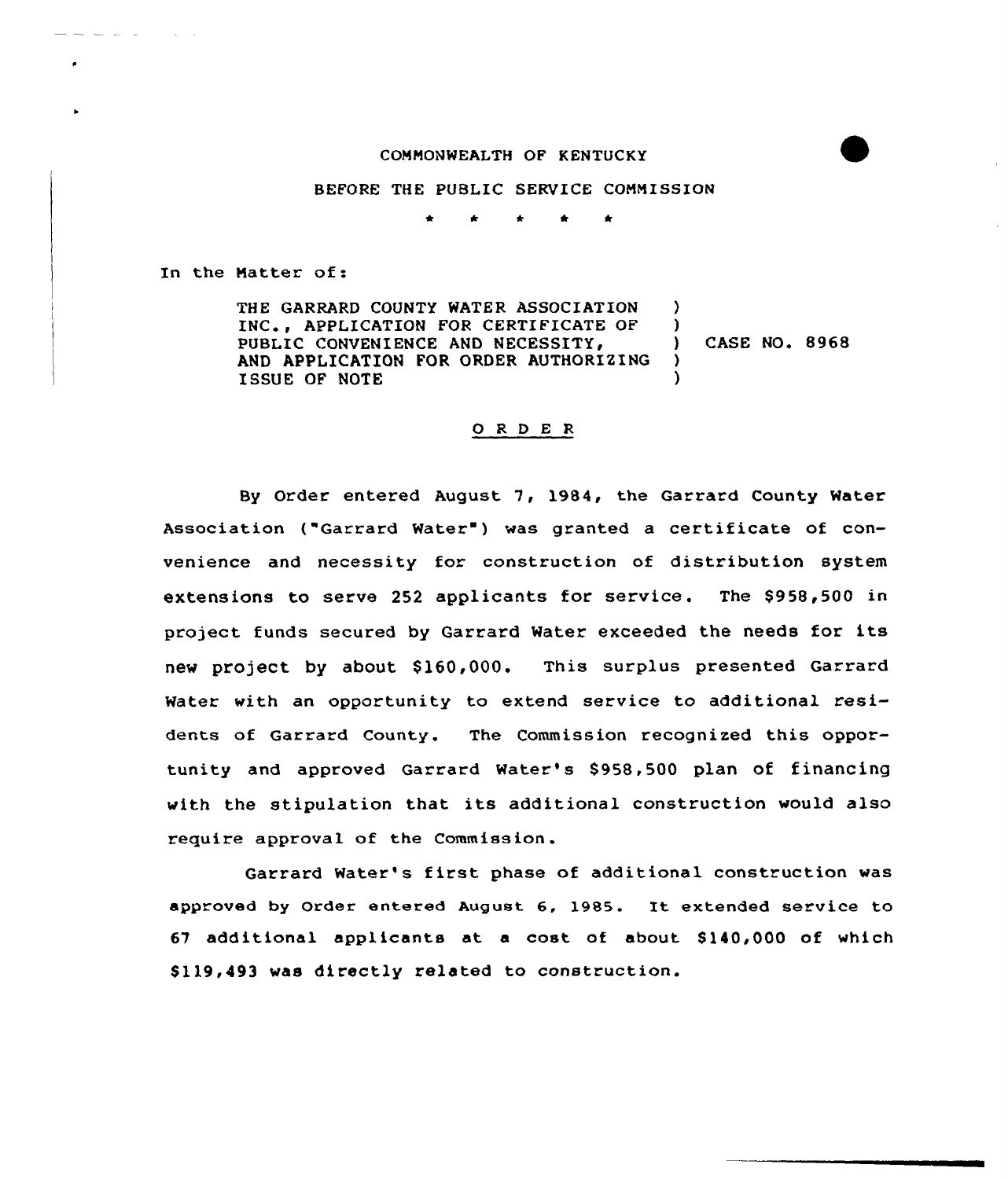By application filed February 25, 1986, Garrard Water is seeking approval of its second and last phase of additional construction. It will extend service to <sup>8</sup> applicants through about 4,870 feet of 4-inch pipeline. The cost including fees, contingencies and other indirect costs will be about \$34,074 of which \$19,321.50 is the estimate for direct construction costs.

<sup>A</sup> copy of <sup>a</sup> letter from the Division of Water of the Natural Resources and Environmental Protection Cabinet approving the proposed construction was filed with the application.

## Findings and Orders

The Commission, after consideration of the application for approval of a second phase of additional construction, is of the opinion and finds that:

1. Public convenience and necessity require that the construction proposed in the application filed February 25, 1986, be performed and that a certifcate of public convenience and necessity be granted.

2. The method of financing utilizing the balance of about \$ 20,000 in Garrard Water's previously approved FmHA financing of \$958,500 and \$14,074 in supplemental contributions by Garrard Water should be approved .

IT IS THEREFORE ORDERED that: Garrard Water be and it hereby is granted a certificate of public convenience and necessity for its second phase of additional construction as described by its application filed February 25, 1986, and herein approved.

 $-2-$